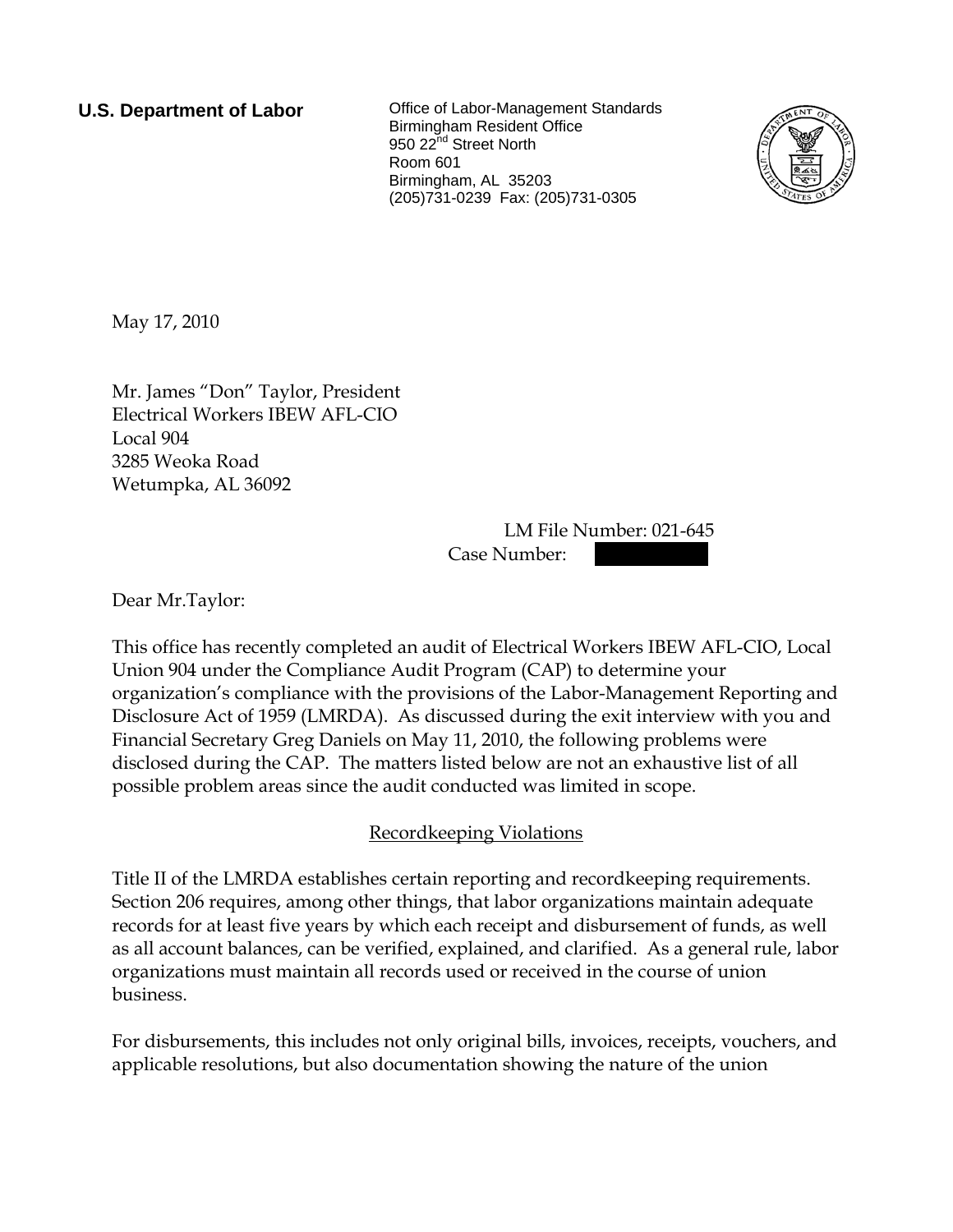Mr James Taylor May 17, 2010 Page 2 of 4

business requiring the disbursement, the goods or services received, and the identity of the recipient(s) of the goods or services. In most instances, this documentation requirement can be satisfied with a sufficiently descriptive expense receipt or invoice. If an expense receipt is not sufficiently descriptive, a union officer or employee should write a note on it providing the additional information. For money it receives, the labor organization must keep at least one record showing the date, amount, purpose, and source of that money. The labor organization must also retain bank records for all accounts.

The audit of Local 904's 2009 records revealed the following recordkeeping violations:

## 1. General Reimbursed Expenses

Local 904 did not retain adequate documentation for reimbursed expenses incurred by union officers and employees totaling at least \$2,399.00. For example, Check Number ||||, dated 10-2-08, in the amount of \$25.00, payable to President Don Taylor for expenses did not have an invoice, bill, or receipt. A Delta Airlines trip in the amount of \$500.50 taken by Vice President Mike Walker to Seattle, WA, in August 2008 did not have a canceled ticket, invoice, or receipt.

As previously noted above, labor organizations must retain original receipts, bills, and vouchers for all disbursements. The president and treasurer (or corresponding principal officers) of your union, who are required to sign your union's LM report, are responsible for properly maintaining union records.

## 2. Information not Recorded in Meeting Minutes

During the audit, Mr. Taylor advised OLMS that the membership authorized travel for himself and Vice President Mike Walker to attend the Utility and Government Conference in Seattle, WA, in August 2008 at the May 2008 membership meeting. Additionally, Financial Secretary Greg Daniels spent \$119.30 on office supplies on October 20, 2008, that was verbally approved at the October 2008 membership meeting. The minutes of the meetings do not contain any reference to those issues. Article VI of the Local By Laws requires that expenses for officers and members of the local shall be those that are reasonable and necessary in connection with their duties. Minutes of all membership or executive board meetings must report any disbursement authorizations made at those meetings.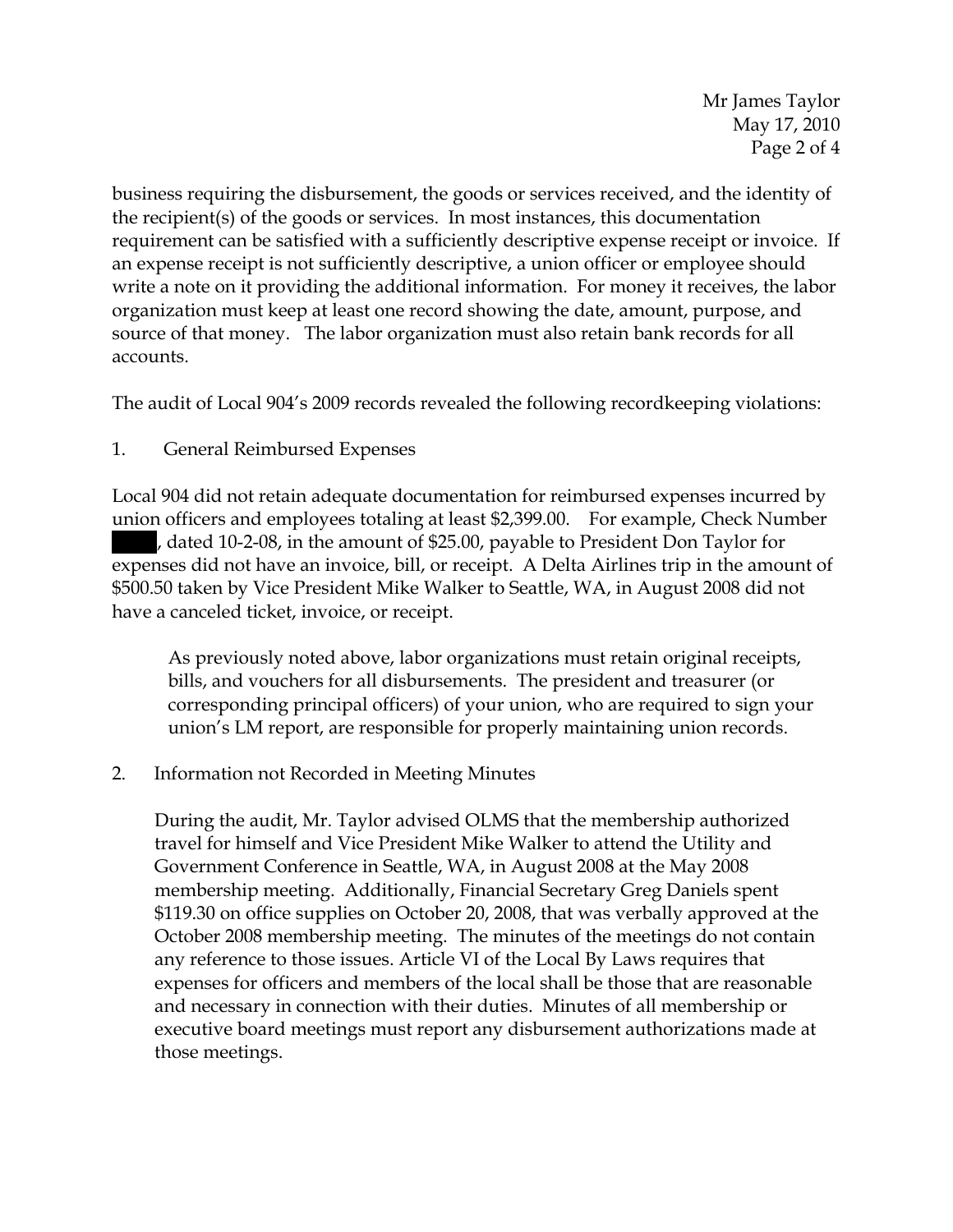Based on your assurance that Local 904 will retain adequate documentation in the future, OLMS will take no further enforcement action at this time regarding the above violation.

## Reporting Violations

The audit disclosed violations of LMRDA Section 201(b), which requires labor organizations to file annual financial reports accurately disclosing their financial condition and operations. The Labor Organization Annual Report (Form LM-3) filed by Local 904 for fiscal year ending June 30, 2009 (latest year on file), was deficient in the following areas:

1. Failure to File By Laws

The audit disclosed a violation of LMRDA Section 201(a), which requires that a union submit a copy of its revised constitution and bylaws with its LM report when it makes changes to its constitution or bylaws. Local 904 amended its By Laws in 1990 but did not file a copy with its LM report for that year or any year since. Local 904 took immediate steps to correct the violation and has now filed a copy of its constitution and bylaws.

2. Cash Reconciliation

 It appears that the cash figures reported in Item 25 are not the cash figures according to the union's books after reconciliation to the bank statements. The instructions for Item 25 state that the union should obtain account balances from its books as reconciled to the balances shown on bank statements.

3. Disbursements to Officers

Local 904 did not include some reimbursements to officers totaling at least \$2399.00 in the amounts reported Item 24 (All Officers and Disbursements to Officers). It appears the union erroneously reported these payments in Item 48. The union must report most direct disbursements to Local 904 officers and some indirect disbursements made on behalf of its officers in Item 24. A "direct disbursement" to an officer is a payment made to an officer in the form of cash, property, goods, services, or other things of value. See the instructions for Item 24 for a discussion of certain direct disbursements to officers that do not have to be reported in Item 24. An "indirect disbursement" to an officer is a payment